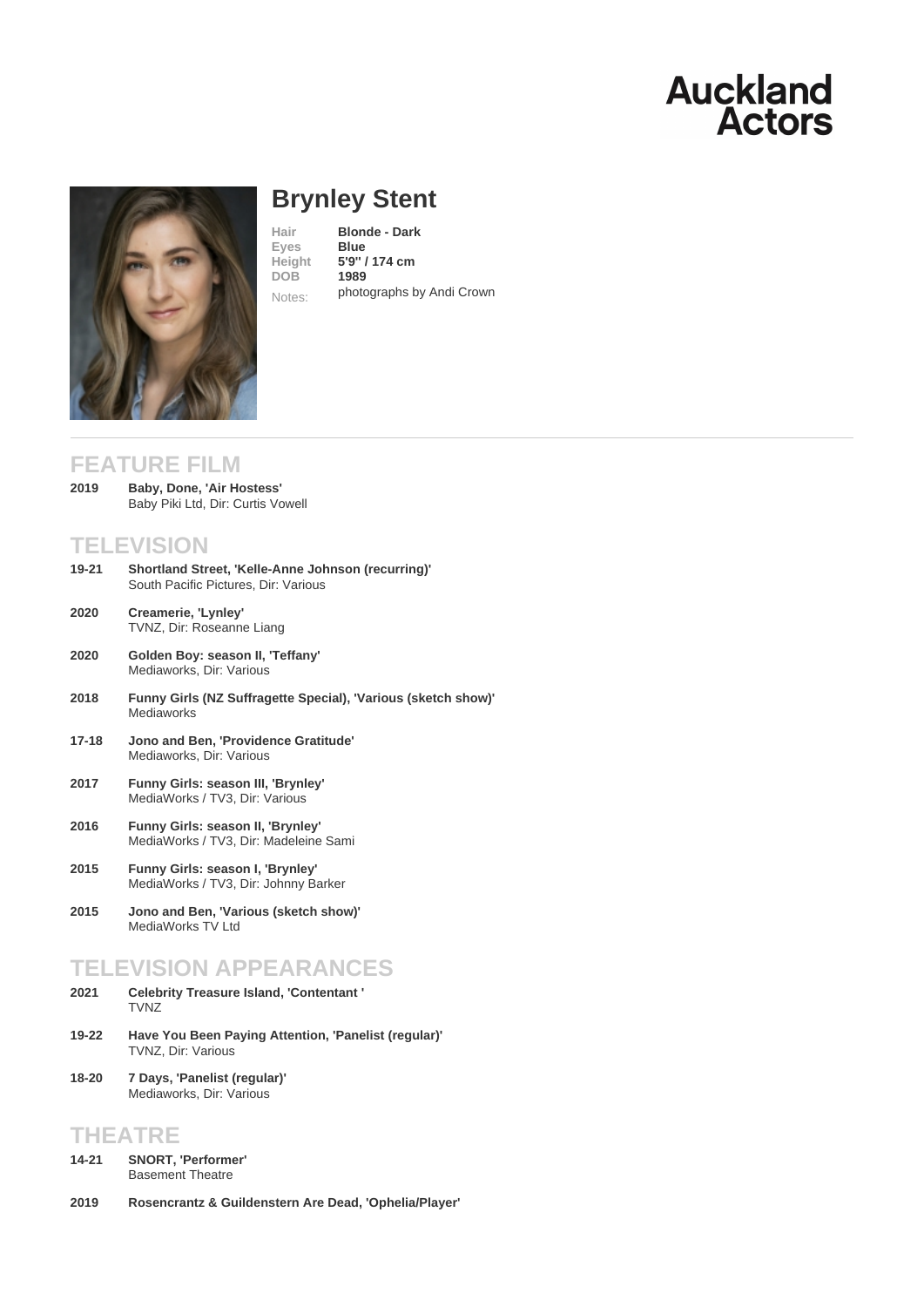Auckland Theatre Company, Dir: Benjamin Henson

- **Six Degrees of Separation , 'Tess/Elizabeth'** Auckland Theatre Company, Dir: Colin McColl **2019**
- **Peer Gynt (Recycled), 'Huhu'** Auckland Theatre Company, Dir: Colin McColl **2017**
- **Best Comedy Show on Earth, 'Comedic Performer'** NZ Comedy Fest **2017**
- **Skin of Fire, 'Pyrotechnics Performer'** Auckland Arts Festival / Group F, Dir: Christophe Berthonneau **2015**
- **Twelfth Night, 'Olivia'** Bright Orange Walls / Space Art Gallery, Dir: Samuel Phillips **2015**
- **Ivy, Saviour of the Dinosaur, 'Ivy'** Capital E, Dir: Kerryn Palmer **2014**
- **An Awfully Big Adventure, 'Core Ensemble Cast'** Capital E / national tour, Dir: Gene Peters **2014**
- **Revelations, 'Lisa'** BATS, Dir: Fiona Macnamara **2014**
- **Earthquakes in London, 'Sarah'** Toi Whakaari, Dir: Jonathan Hendry **2013**
- **The Last Days of Judas Iscariot, 'Gloria'** Toi Whakaari, Dir: Brett Adams **2012**
- **The Three Little Pigs, 'Pig 1 / Aunt Petunia (lead)'** Court Theatre, Dir: Daniel Pengelly **2012**
- **Assassins, 'Bystander / Ensemble'** Toi Whakaari, Dir: Jonathan Hendry **2012**
- **Aki (devised), 'Ensemble'** Toi Whakaari, Dir: Heather Timms **2012**
- **Dunsinane, 'Gruach (lead)'** Toi Whakaari, Dir: Rachel Henry **2012**
- **The Taming of the Shrew, 'Bianca'** Toi Whakaari, Dir: Jude Gibson **2011**
- **The Sinnerman, 'Connie (lead)'** Musoc Canterbury, Dir: Lucy Mullholland **2010**
- **A Midsummer Nights Dream, 'Helena'** Christchurch Summer Shakespeare, Dir: Jay Versteeg **2010**
- **Loves Labours Lost, 'Jaquenetta'** Christchurch Summer Shakespeare, Dir: Derek Doddington **2009**
- **Valparaiso, 'Air Hostess / Interviewer'** Hagley Theatre Company, Dir: Cameron Maddox **2009**
- **Lysistrata, 'Chorus'** Hagley Theatre Company, Dir: Cameron Maddox **2009**
- **Sweet Road, 'Policewoman'** Hagley Theatre Company, Dir: Cameron Maddox **2009**
- **A Comedy of Whiskers, 'Stork / Bear / Mr. Pinch'** Canterbury Children's Theatre, Dir: Matthew Powell **2009**
- **The Graduate, 'Mrs. Braddock'** Dramasoc Canterbury, Dir: Emma Cusdin **2008**
- **The Merry Wives of Winsor, 'Nym'** Christchurch Summer Shakespeare, Dir: Derek Doddington **2008**
- **The Importance of Being Ernest, 'Cecily (lead)'** Theatreworks, Dir: Brian Aitkin **2008**
- **A Comedy of Errors, 'Market Trader / Ensemble'** Christchurch Summer Shakespeare, Dir: Derek Doddington **2007**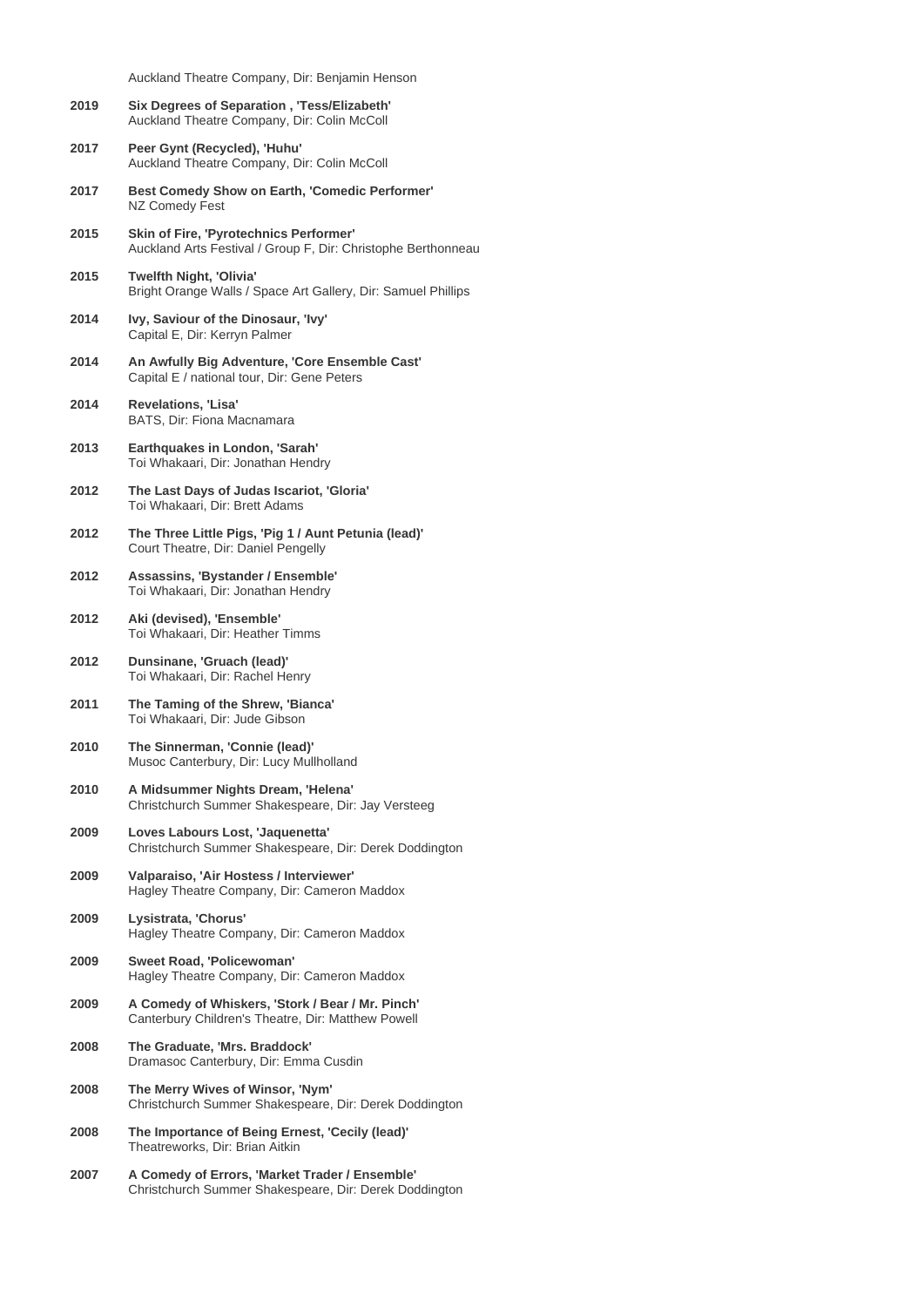**ONLINE COMMERCIALS**

**Hello Fresh** 6 months, Digital only **2022**

#### **TELEVISION COMMERCIALS**

- **Cadbury Twirl** NZ, Aus **2021**
- **Skinny**  NZ, 12 months **2020**
- **Air New Zealand** 6 months, online only **2017**

### **SHORT FILM**

- **Bastard, 'Ivy'** Oneshot Collective, Dir: Jane Fletcher **2015**
- **Sunday Morning, 'Helena (lead)'** New Zealand Film School, Dir: John Reid **2012**
- **Game of Love, 'Slayergurl (lead)'** New Zealand Film School, Dir: Sam Spooner **2011**
- **Jilted, 'Babe (lead)'** New Zealand Film School, Dir: Kerry Mason **2011**
- **Moving On, 'Jess'** New Zealand Film School, Dir: Sky Adams **2011**
- **Cigarettes in the Sand, 'School Girl'** New Zealand Film School, Dir: Pricilla Rasmussen **2011**
- **Morning Star, 'Alien'** Canterbury University of Fine Arts, Dir: Hamish Parkinson **2010**
- **Hutton was a Butterfly, 'Family Friend'** Canterbury University of Fine Arts, Dir: Hamish Parkinson **2008**

### **WEB SERIES**

**Alice Snedden's Bad News, 'Herself'** Hex Work Productions Ltd **2019**

## **VOICE WORK**

**Buy Anything You Like, 'Performer'** Radio New Zealand (radio play), Dir: Anya Tate-Manning & Jason Te Kare **2014**

### **AWARDS**

- **Billy T Award (Winner)** NZICF show 'Soft Carnage' **2021**
- **Most Promising Female Newcomer nomination for Revelations** Chapman Tripp Theatre Awards **2014**

## **TRAINING**

- **Bachelor of Performing Arts** Toi Whakaari New Zealand Drama School **11-13**
- **Clown workshop** with Fraser Hooper & Nina Nawalowalo **2012**
- **Stage Combat** with Allan Henry **2012**